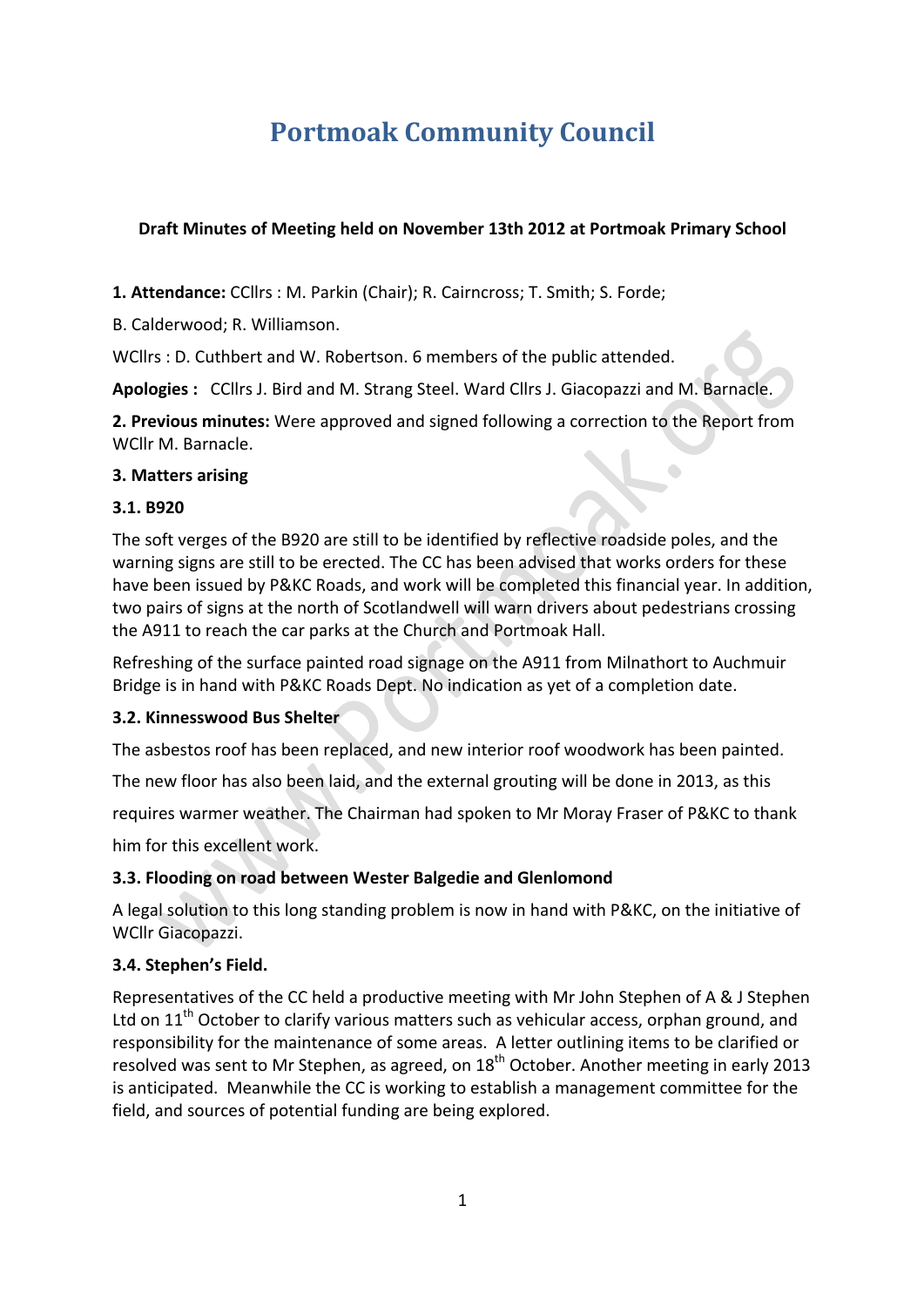## **3.5. Living Lomonds Landscape Partnership**

Mr Alex Page, Project Development Officer for the LLLP, together with Board Members Professor David Munro, and Mr George Lawrie, were present by invitation, and spoke about the LLLP and its objectives.

The LLLP is a landscape conservation and development project, working with landowners and an association of local agencies and organisations, including Benarty Community Forum Group, Centre for Stewardship at Falkland, Fife Council, Fife Coast and Countryside Trust, Kinross Museum Trust, Lomond Hills Regional Park, Markinch Heritage Group, and TRACKS.

The Living Lomonds area includes the Lomond Hills Regional Park, Lochore Meadows Country Park, Loch Leven, and surrounding areas. The LLLP has received first round support from the Heritage Lottery Fund to develop their project during 2012 under the Landscape Partnerships Grant Programme. A second round application will be made in March 2013, with a proposed three year delivery phase from late 2013 to 2015.

The HLF Landscape Partnership scheme requires projects to address the following themes relating to the natural and cultural heritage in a specified landscape:

- $\circ$  Conserving and restoring
- $\circ$  Increasing community participation
- o Access and learning
- $\circ$  Training and skills.

A number of background studies have been completed, including archaeology, biodiversity, woodlands, historic landscape, intangible heritage, access, and audience development. These have helped to identify the priorities that the proposed projects are designed to address.

Examples of a number of proposed projects were given, subject to land owner / manager approval, with an emphasis on those planned for the Portmoak area:

- $\circ$  Portmoak Moss surveys, management planning and follow up activities to conserve this important natural resource.
- Improving the management of access in the area, using self-closing gates, fencing, seasonal signage and involving land managers in the management of access in the area.
- $\circ$  Information centres and posts to direct visitors to key heritage features and interpret these in a variety of ways (e.g. leaflets, smart phone applications)
- $\circ$  Survey/audit of archaeological features using community volunteers guided by an experience archaeologist.
- $\circ$  Inspiring school children to connect with the 'literary landscape' through workshops drawing on the rich history of poetry and literature.
- $\circ$  Training apprenticeships in rural skills to help tackle unemployment and promote conservation/restoration of the local heritage.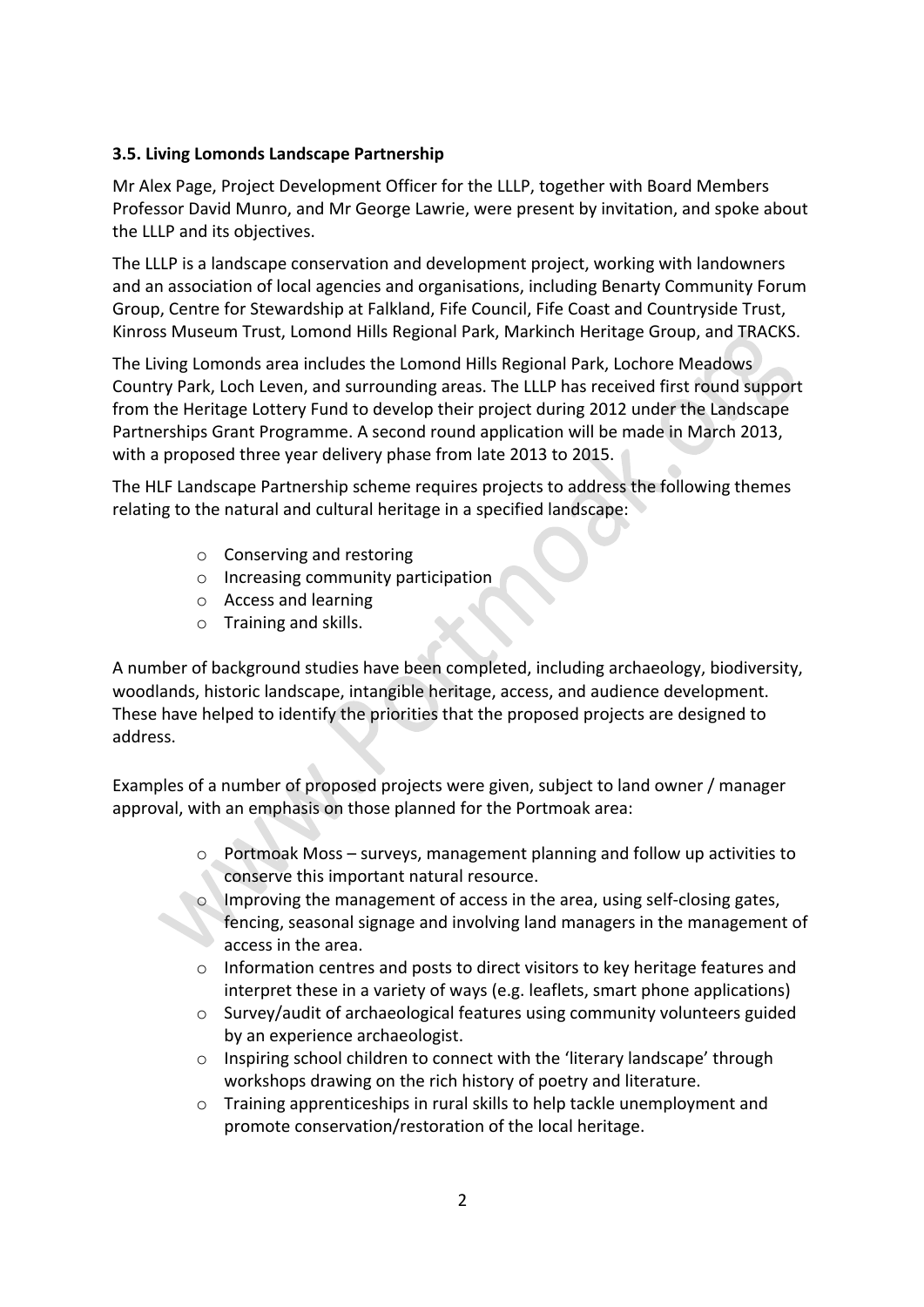During the current development phase, the membership of the Living Lomonds Landscape Partnership is under review. Portmoak Community Council expressed the wish to be represented on the Partnership.

The Chairman thanked the LLLP representatives for their time, and for their excellent presentation.

# **3.6. Lomond Country Inn**

The Inn is currently being offered for sale by Messrs Ballantynes of Perth.

# **3.7. Community Empowerment and Renewal Bill – Supporting Community Councils**

Following the CC response to this on  $24<sup>th</sup>$  September, the CC was represented at a meeting on 6<sup>th</sup> November, organised by P&KC Democratic Services, to examine the roles and responsibilities of Community Councils, and to the views of CCs on the value of the government's Community Empowerment and Renewal Bill, which considers expanding the role of Community Councils. Portmoak felt that the meeting was useful, but the Agenda had not been fully dealt with.

 $\hat{\phantom{a}}$ 

# **3.8. Content of Police Reports**

The Chairman had previously written to ask if information about solved crimes and road traffic accidents could be included in Police Reports. No response to this request had been received.

# **3.9. Gorse and Vegetation at Golf Course A911 boundary**

There has been no response to the CC letter to the Golf Club on  $20<sup>th</sup>$  September, to ask if they could clear this vegetation. Another request has been made.

## **3.10. Community Payback Orders**

The CC had received basic information about this scheme from P&KC asking if there would be any tasks available for people doing community service, and offering to give a presentation to the CC. The Chairman had asked for further information. A reminder had been sent, with the clearance of the gorse and vegetation along the A911 in mind, as above, but still no response. WCllr Cuthbert offered to pursue the matter.

# **3.11. Britain in Bloom – Silver Gilt Award Signs for Scotlandwell**

P&KC are unable to provide these because of budget constraints, and a letter to the Royal Horticultural Society had produced nothing. This matter is however still in hand with P&KC in connection with the replacement of Scotlandwell village name signs.

## **3.12. Countryside Rangers**

WCllr Robertson was in touch with Perth and Kinross Countryside Trust to ask if Rangers could be provided to ensure responsible access to farmland, following complaints from landowners and farmers at the last CC meeting. WCllr Robertson reported that this matter was proceeding satisfactorily.

# **3.13. Wall at foot of Field on A911 at "Greenacres" Kinnesswood**

The Chairman had spoken to a member of the family who own the field, and the need to repair this wall had been noted by them. This is to be done.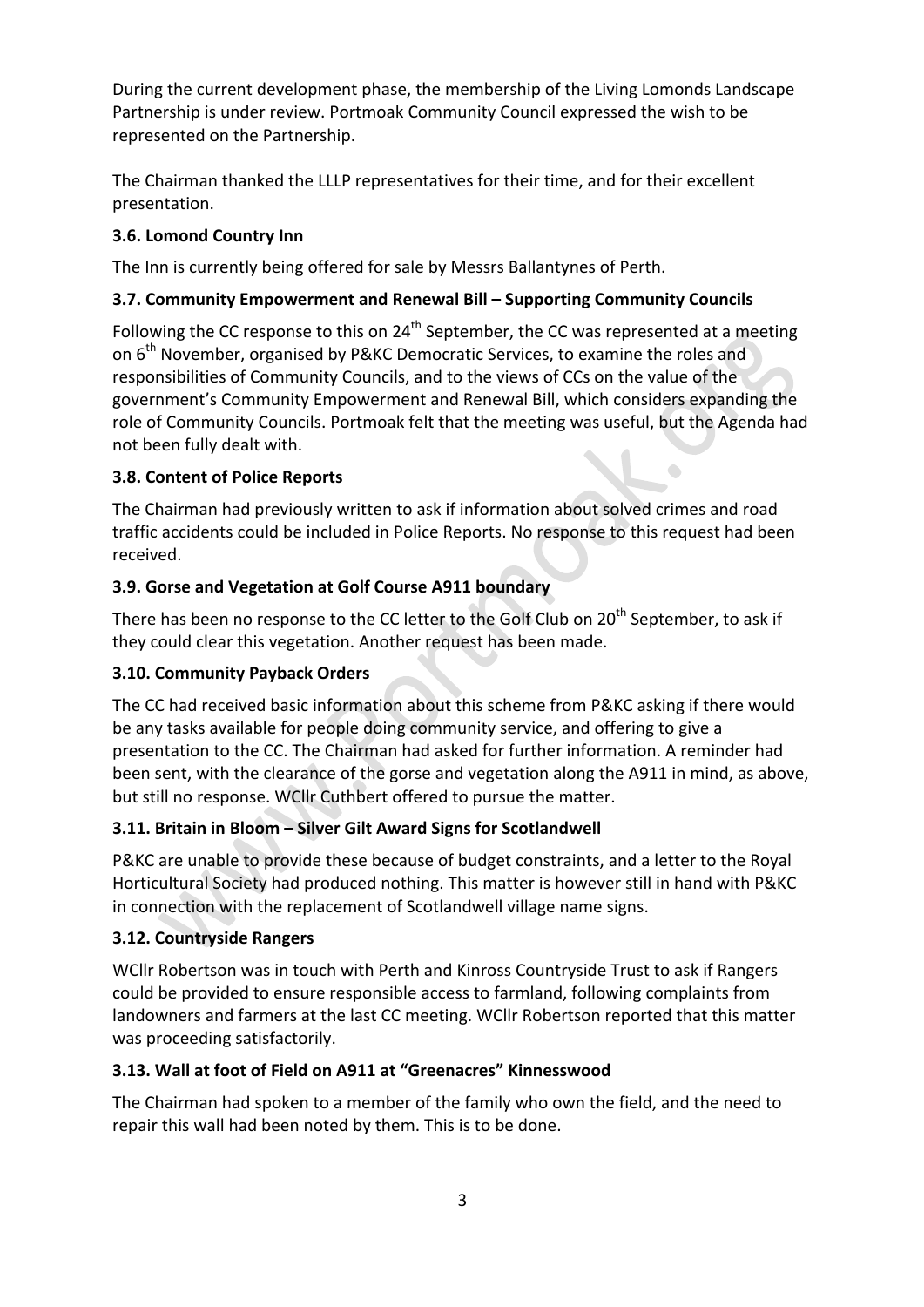## **3.14. Accidents on A911 at Wester Balgedie**

Daryl McKeown of P&KC Roads Dept. is arranging a site meeting with the CC and P&KC representatives, to discuss remedial measures such as signage and anti-skid surfaces.

# **3.15 Developer Contribution for Scotlandwell Trees**

This money, or trees to the same value, for planting in Scotlandwell, should have been given to the CC three years ago. Thanks to various efforts to firstly trace this, and then to have it passed to the CC, Scotlandwell In Bloom have now heard from P&KC, who are going to discuss tree types and locations with them.

# **3.16. Pedestrian access between Wester and Easter Balgedie**

The CC had written to both WCllr Robertson and TRACKS to support any future application for funding from SUSTRANS, as well as writing directly to Mr Brian Cargill at P&KC to highlight this as an infrastructure shortfall. TRACKS are due to submit a second application to SUSTRANS in January 2013 for the funding of a sealed-surface path costing in the region of £80k, to be funded jointly by SUSTRANS and P&KC. The CC will review this application before submission, and will also write to justify and support the P&KC funding element of this vital piece of infrastructure. The CC thanked TRACKS for their assistance.

# **3.16. Failure to enforce landscaping conditions in Planning Consents**

CCIIr Cairncross had previously prepared a report for WCIIr Cuthbert concerning Portmoak planning consents where landscaping requirements had been ignored, and then not enforced by P&KC. There was a general discussion, and it was concluded that P&KC did not consider landscaping to be a priority matter. There are 6 planning consents requiring landscaping still outstanding within Portmoak, and it was agreed that the CC would monitor each for compliance, and would report any default to P&KC planning.

## **4. Reports**

## **4.1. Police Report**

There was no Police presence, but a report was submitted:

No crimes solved since last Meeting.

Overnight on 15<sup>th</sup> October 2012, a trailer valued at £1,800 was stolen from Bishop Terrace, Kinnesswood. This is presently under enquiry.

Regular speed checks continue on local arterial roads. In response to specific resident concern over speeding vehicles in Kinnesswood and Scotlandwell, speed checks were carried out between 2.30pm and 3.30pm on Thursday 1st November in both villages.

No speeding was detected. The CC commented that 8am to 9am would be a better time to conduct a speed check. Similarly 5pm to 6pm.

Operation Ainslie : This aims to detect housebreaking along the A9 between Stirling and Inverness.

Community Tasking and Co-ordination Groups : These aim to address neighbourhood issues. Six Groups have been created, one of which is in Kinross.

## **4.2. Treasurers Report**

The balance in the two CC accounts was currently £941.84p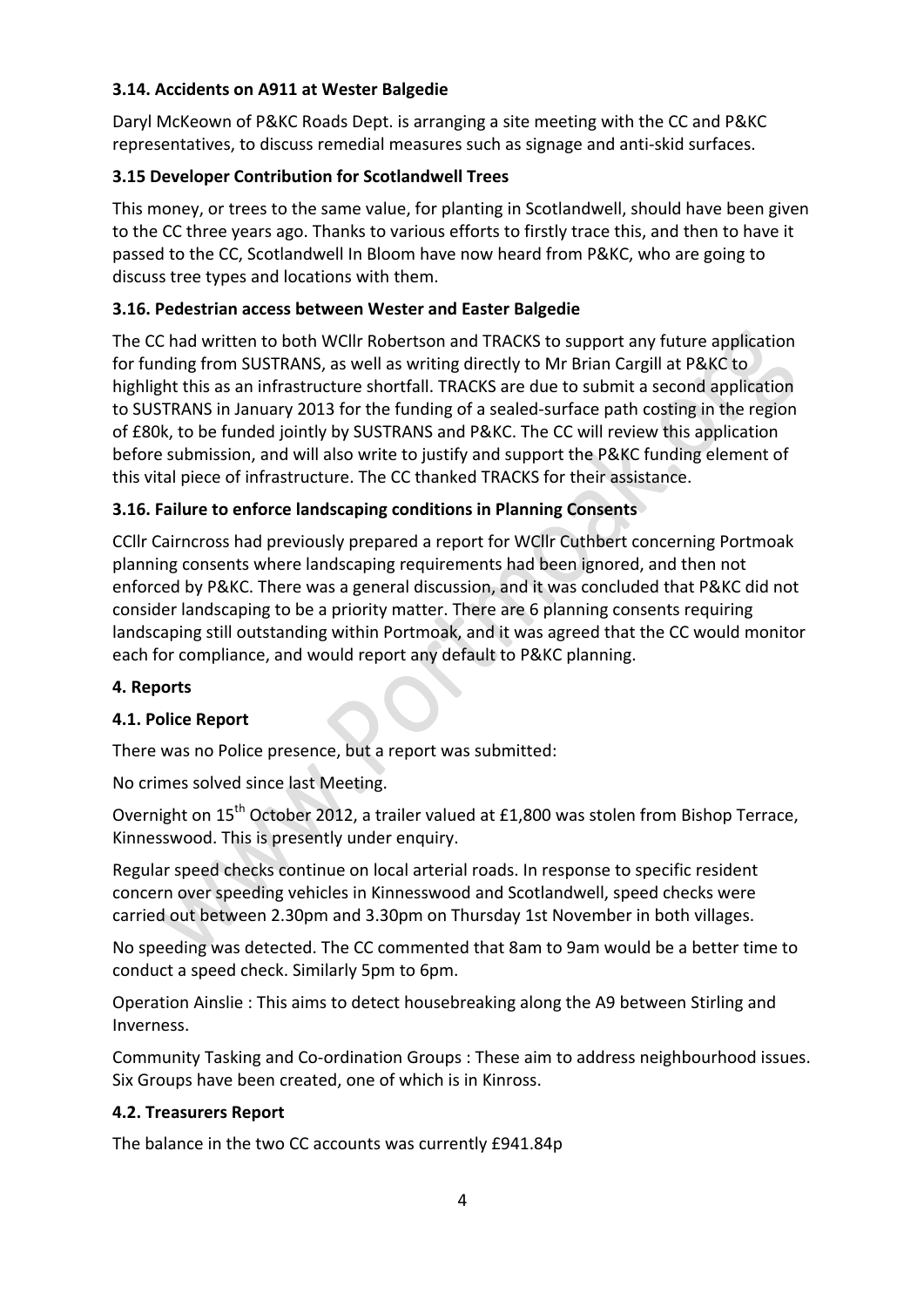## **4.3. Roads and Paths**

The main issue here is the lack of safe pedestrian access between Wester and Easter Balgedie along the A911, and this was dealt with as above at item 3.15.

## **4.4. Planning**

The Community Council had considered the following two applications to P&KC and had made no objection.

12/01704/FLL, Widening of verges and amendment to traffic islands on B9097, to accommodate transport of wind turbine components to Westfield Wind Farm. Construction of new traffic island at B9097 / B920 junction.

12/01801/FLL, "Iona" Back Dykes Road, Kinnesswood, KY13 9HJ, Modification of existing consent (12/01192/FLL) variation of condition 2, roughcasting of wall.

Objections were made to a further two applications;

12/01745/FLL, Balneathill House, Easter Balgedie, KY13 9HQ, Erection of a dwellinghouse (in principle) This is a renewed application. The original (12/00943/IPL) was withdrawn in July 2012.

12/01740/FLL, Wellside Park, Scotlandwell. Modification of existing consent (08/01059/FLL) to sub-divide plot 11 to create two plots and to substitute a new house type on plots 9 and 10. 

These four decisions were those of the entire Community Council.

Full Details of Portmoak Planning applications, with CC comments, can be found on the Community Council website at www.portmoak.org.

## **4.5. Ward Cllr Reports**

WCllr Dave Cuthbert reported that a recent Community Speed Initiative had been successful at Fossoway. As a Portmoak resident had previously expressed an interest in this scheme, the Chairman undertook to contact him again.

As Chairman of KLEO, WCllr Cuthbert also drew the attention of the CC to the forthcoming Kinross Music Festival, to run from  $15^{th}$  to  $25^{th}$  November.

WCllr Willie Robertson reported that the recent Local Development Plan would be considered by P&KC Councillors in January 2013, with a view to making any amendments needed in view of the 1,500 representations made during the consultation process.

WCllr Robertson also suggested that Ward Councillors should be involved with the laying of wreaths at Kinross-shire War Memorials on Remembrance Sunday in 2013, and that War Memorials should be updated to record the names of those who had lost their lives in conflicts occurring after WW2. He would be progressing these two matters.